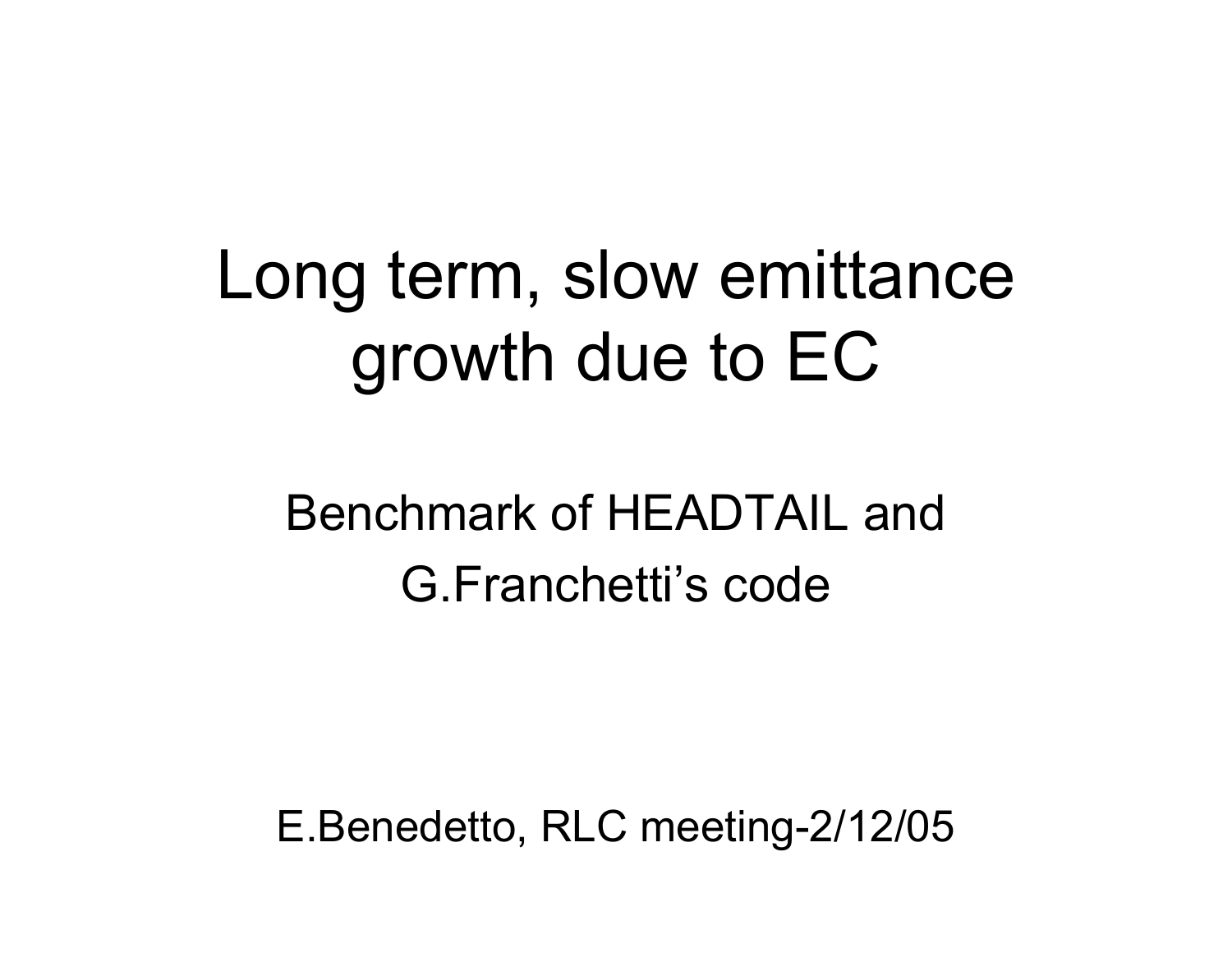# Why this benchmark?

- Electron cloud induced slow emittance growth, seen w. HEADTAIL, can be due to: RESONANCE CROSSING and TRAPPING
- •• Similar to what happens in Space Charge dominated bunches



Collaboration w. G.Franchetti, GSI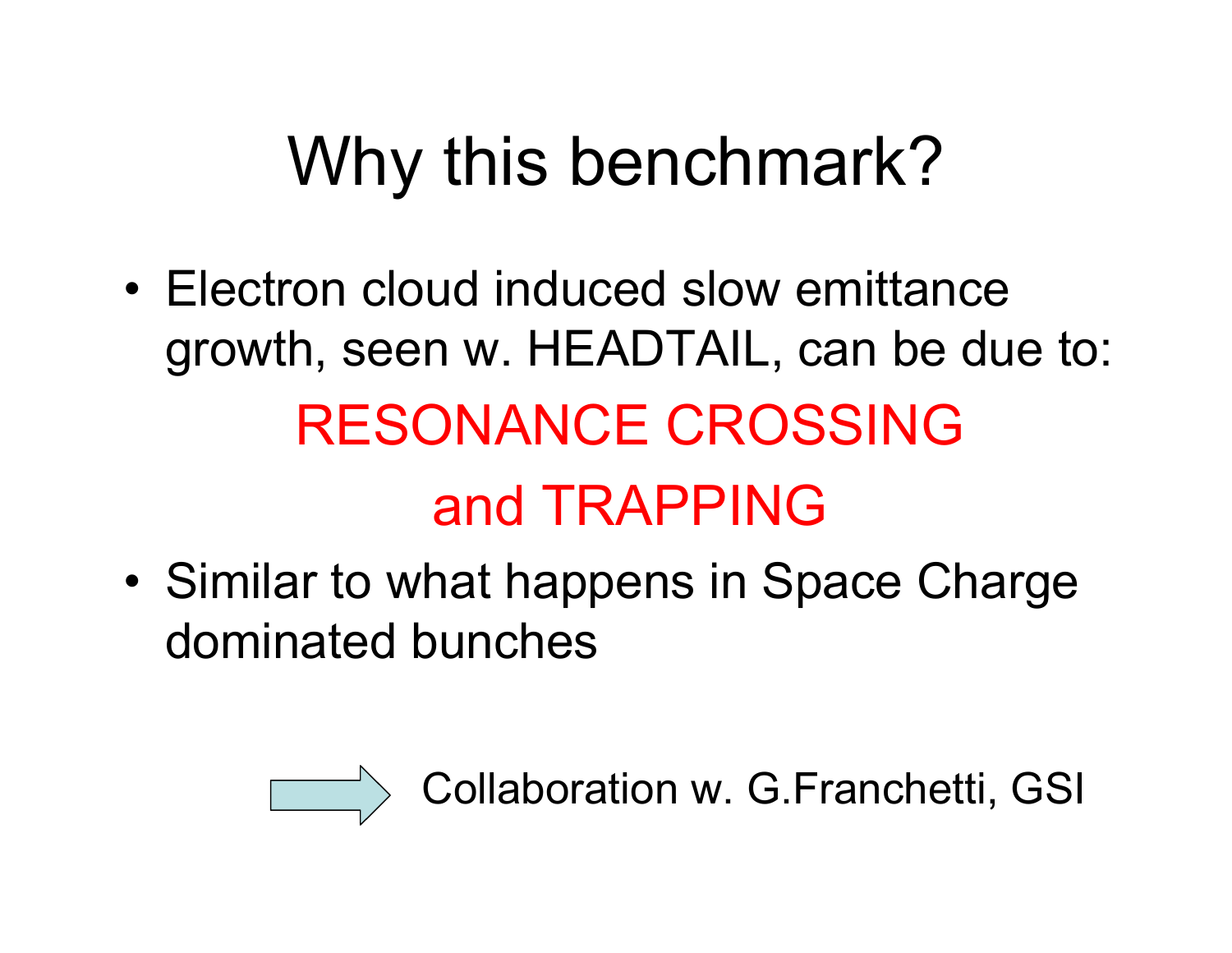### Mechanism of resonance crossing and trapping-detrapping

- Similar to what happen in space charge dominated bunches
	- G.Franchetti's talk at CARE-HHH'04 [http://care-hhh.web.cern.ch/care-hhh/HHH-](http://care-hhh.web.cern.ch/care-hhh/HHH-2004/Talks Session 2/Franchetti.pdf)[2004/Talks%20Session%202/Franchetti.pdf](http://care-hhh.web.cern.ch/care-hhh/HHH-2004/Talks Session 2/Franchetti.pdf)



Single particle action vs. # turns (synchrotron motion is present)

> Found the same kind of behavior w. HEADTAIL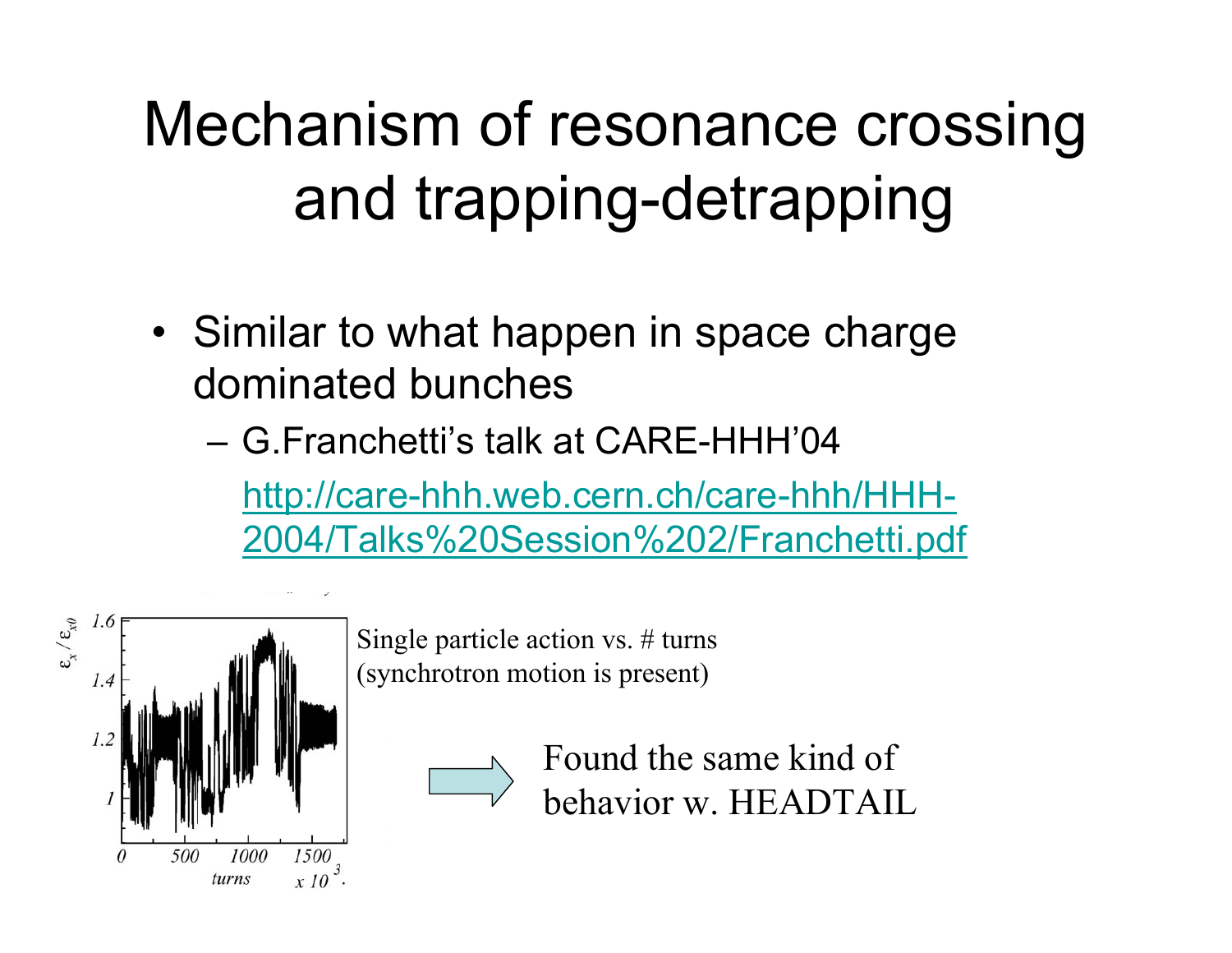## Main "ingredients"

- •Longitudinal variation of Tune Shift
- •• Synchrotron motion

In EC problems, the tune shift varies along the bunch because the electrons pinch:



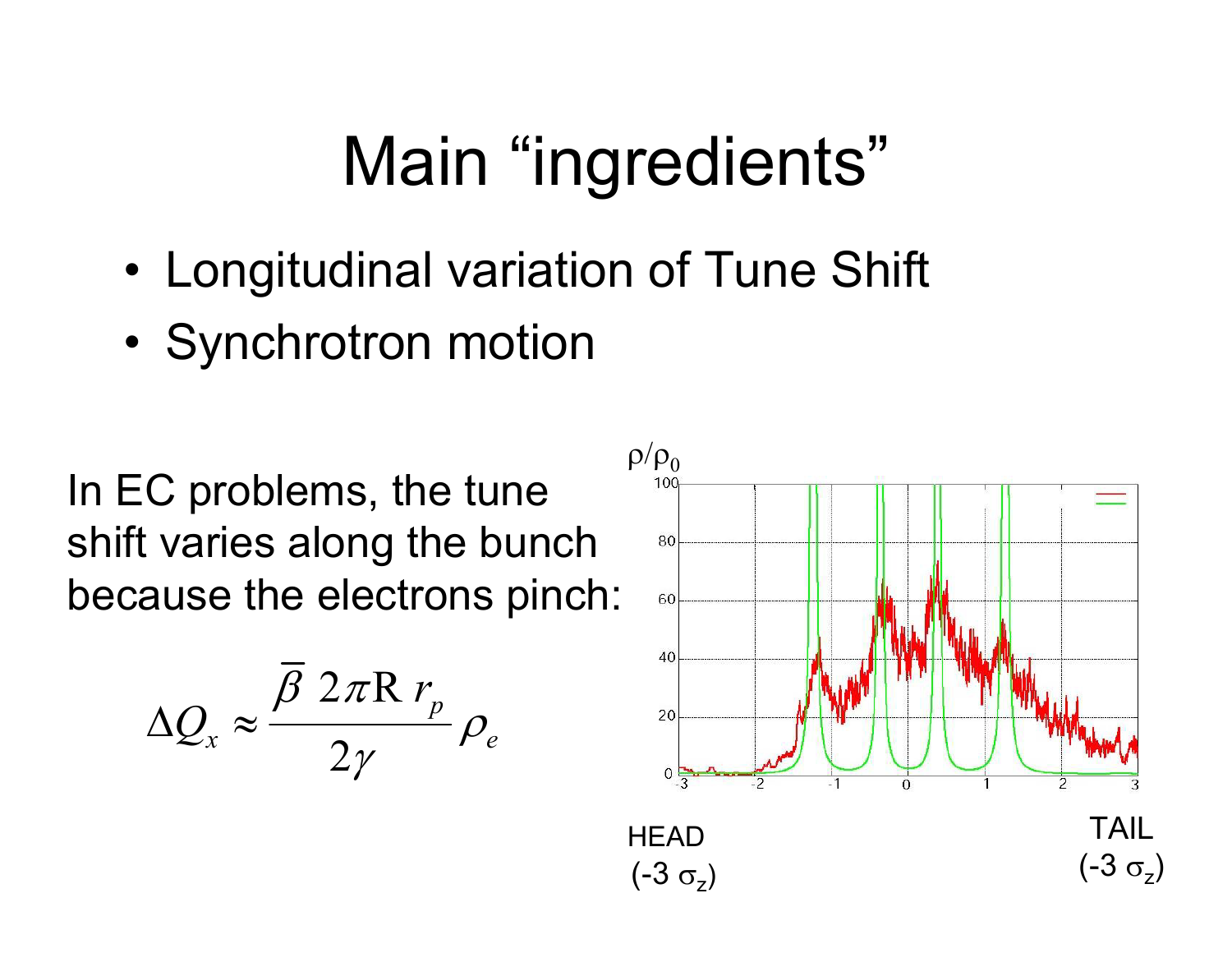## Simplified model

- •• round beam  $\sigma_{\text{b}}$
- linearized synchrotron motion

- •• round cloud  $\sigma_{\rm e}$ = f  $\sigma_{\rm b}$
- •Gaussian shape in x,y
- linear density increase in z

BUT OF COURSE: the dependence in z is more complicated

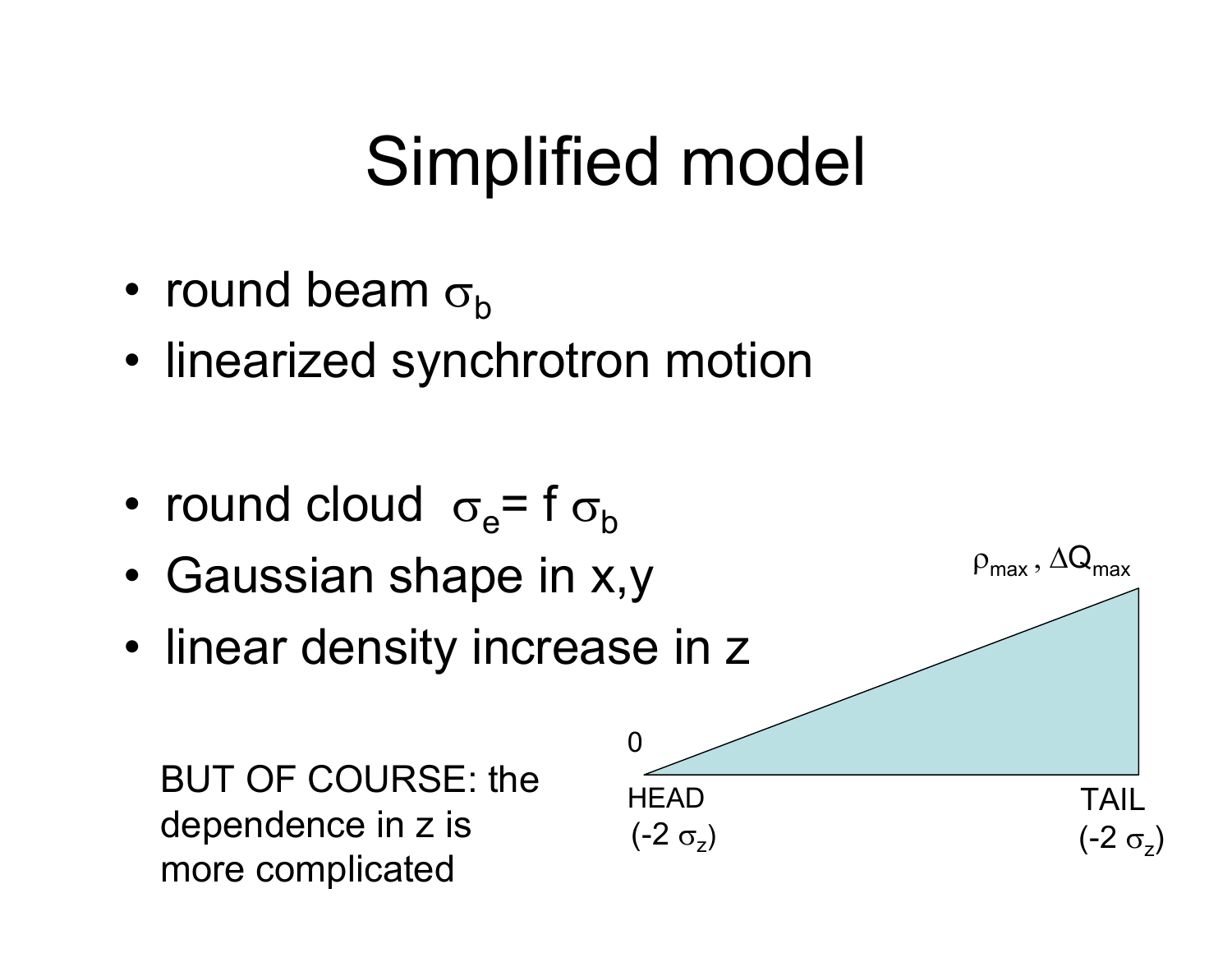### Transverse Electric Field :

•GIULIANO's:

– Analytical expression, assuming electron Gaussian shape

• HEADTAIL:

–PIC module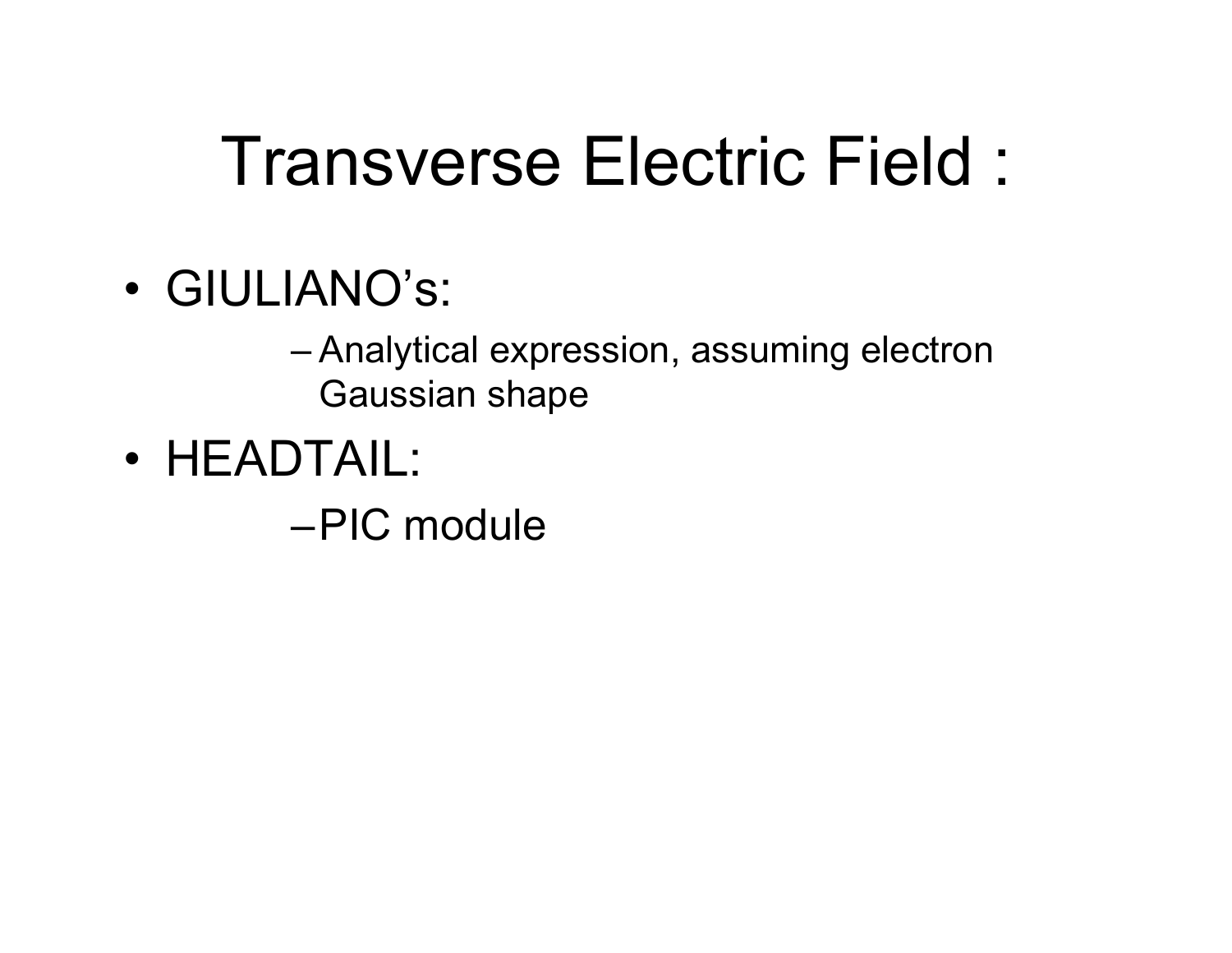$$
\bullet \ \sigma_e = 0.5 \ \sigma_b \ , \ \Delta Q_{max} = 0.04
$$



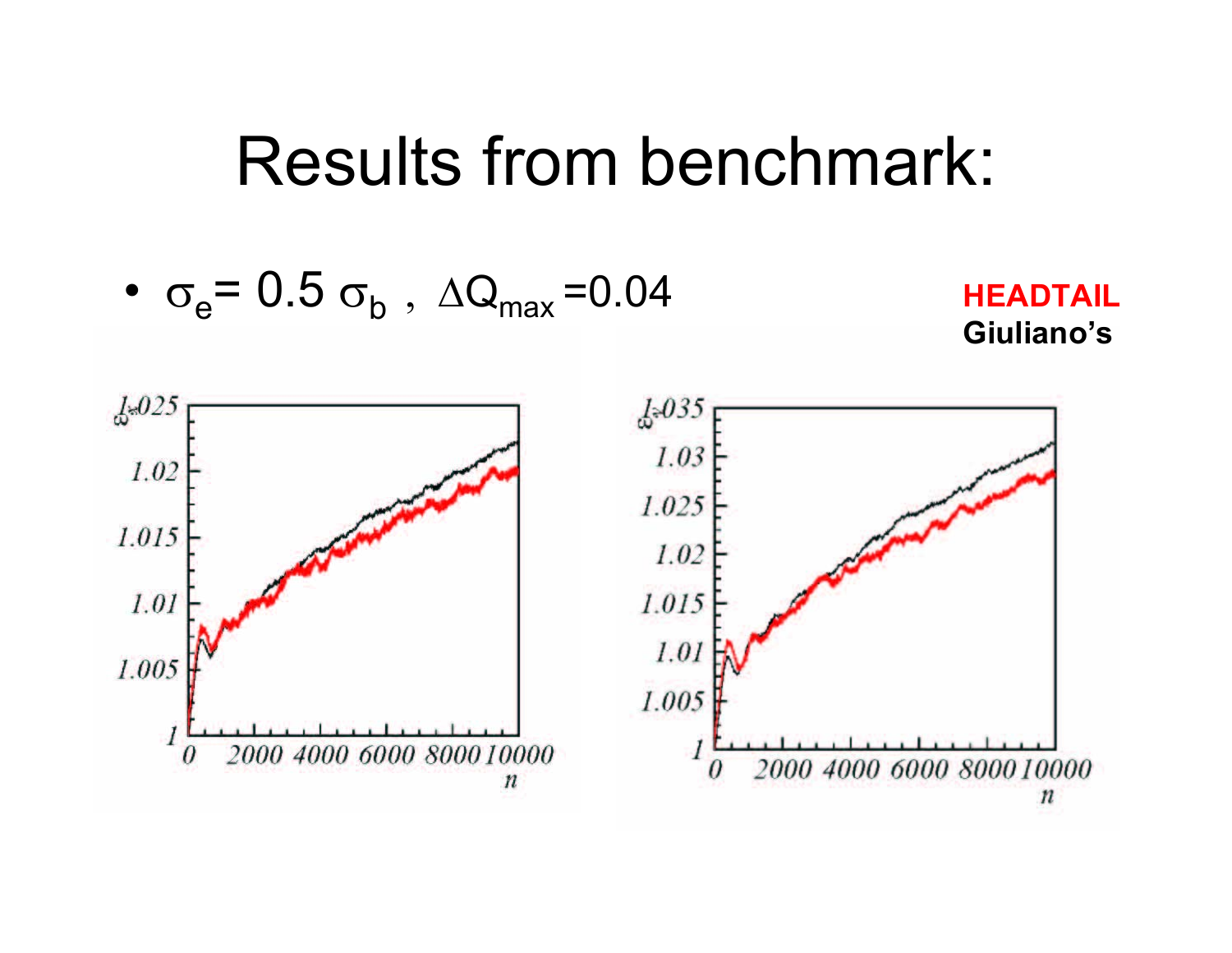$$
\bullet \ \sigma_e = 1 \ \sigma_b \ , \ \Delta Q_{\text{max}} = 0.1
$$



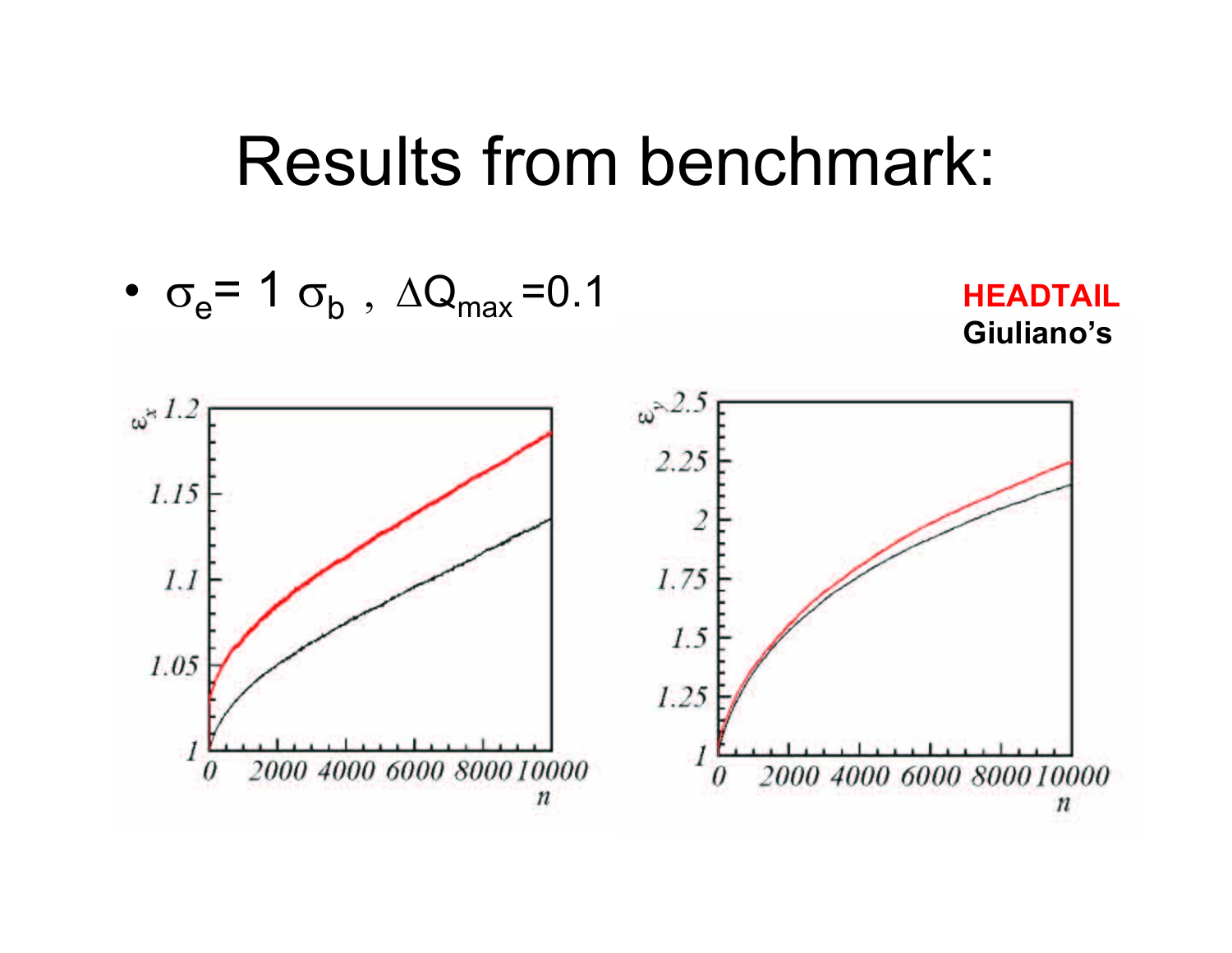• $\bullet$   $\sigma_{\rm e}$  = 0.25  $\sigma_{\rm b}$  ,  $\Delta Q_{\rm max}$  =0.04 **HEADTAIL** 



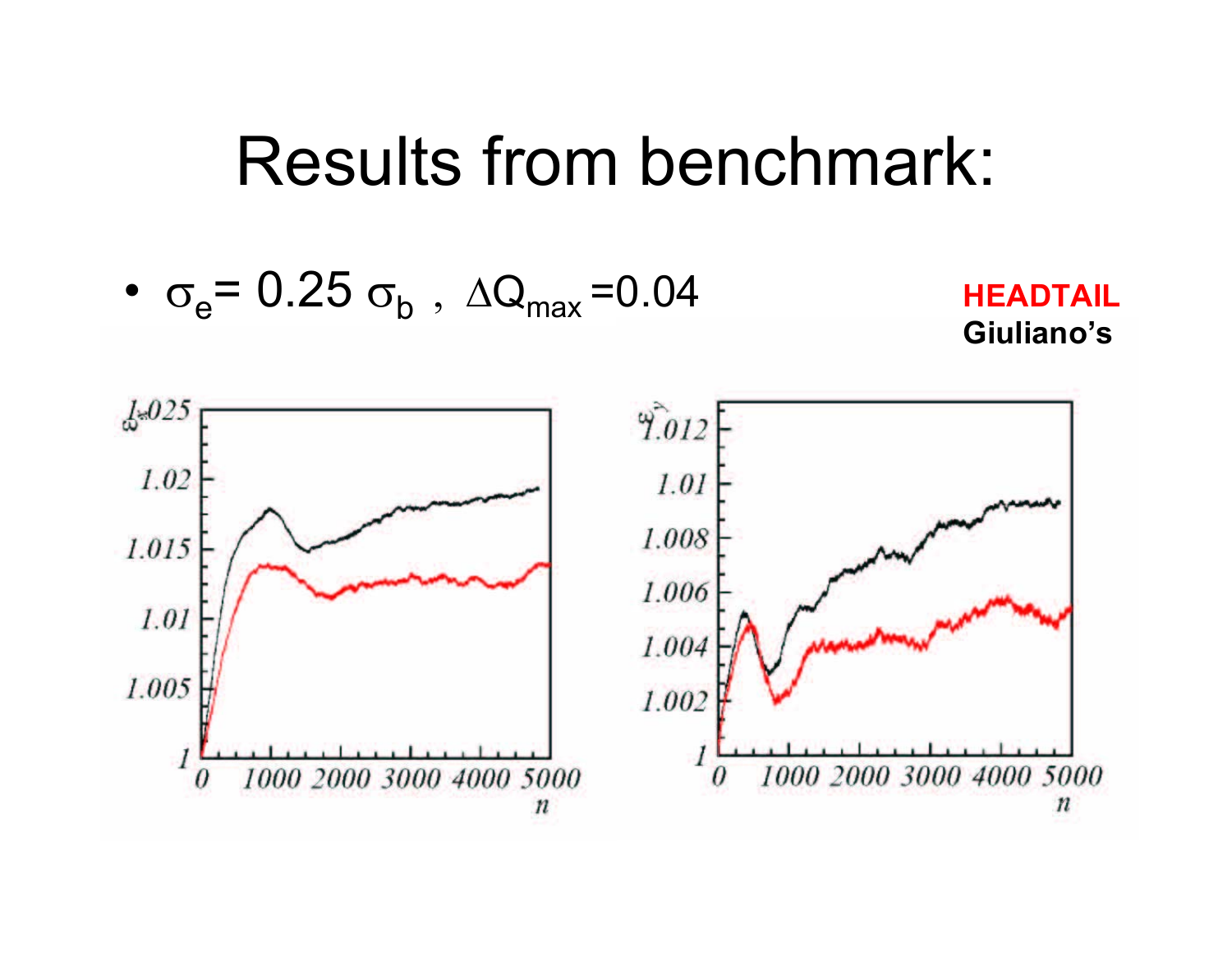- $\,$  HEADTAIL: real pinch,  $\Delta \mathsf{Q}_{\mathsf{max}}$ =0.04
- •• Giuliano's:  $(\pi \sigma_e^2 \rho)$ = const

 $\sigma_{\mathsf{e},\; \mathsf{ini}}$ = 0.65  $\sigma_{\mathsf{b}}$  (to match horiz. emittance growth)